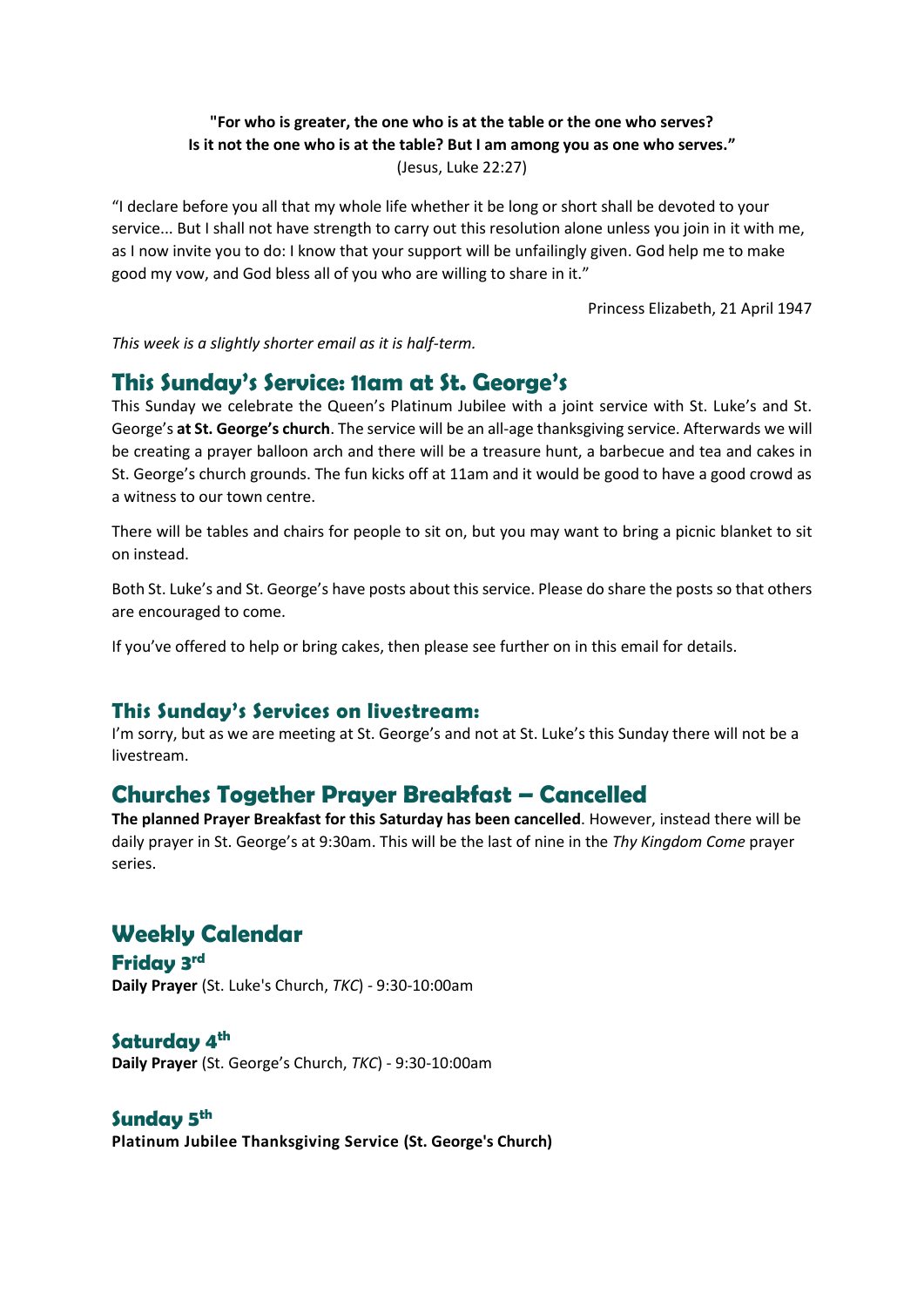### **Monday 6 th**

**Daily Prayer** (St. Luke's Church) - 9:30-10:00am **PCC Meeting** (St. Luke's Church) – 7:30pm

### **Tuesday 7 th**

**Daily Prayer** (St. George's Church) - 9:30-10:00am

**Thursday 9th Daily Prayer** (St. Luke's Church) - 9:30-10:00am **Cafe4All** (St. Luke's Church), Coffee and Chat for all - 10:00-11:30am.

#### **Friday 10th**

**Gather, Women's Drop-In** (St. Luke's Church) - 12:30-2:30am

### **Saturday 11th**

**Daily Prayer** (St. George's Church) - 9:30-10:00am

#### **Sunday 12th**

**Family Service** (**St. Luke's Church**), Proverbs 8 **-** 11:00am-12:00pm **Youth Initiative** (St. Luke's Church) 5:00pm-7:00pm

## **Prayer Requests**

Be assured I will do my best to check that people are happy for the requests to be shared before including them. Please pray for...

- Our Jubilee celebrations at St. George's that this may be a great event for both the church community and as a witness to the wider community.
- For the PCC and especially new members as they have their first meeting tomorrow night.
- Alison and David Hawthorn and family, after the death of David's daughter last week.
- Nicky Galer, Chris Miller and family after the death of Nicky's brother, Paul last week.
- Baby Hope as she has a few appointments/tests with her cardio team over the coming weeks for her heart defect.
- Michelle (Terry De Vere's wife) undergoing chemotherapy.
- David Gill recently out of hospital after a heart operation.
- Ken Tipler that the pain from his bone cancer can be kept under control.

Please also continue to pray for: Mitch Styles, Flo Baldock, Jean Hann, Shirley Crabb, Joy Smithers, Nathan Court, Pauline Emptage, Collette Judge, Barb (Gloria's daughter's friend), Rita Ryan, David Perkins.

# **Wise Up!**

It is so important to grow in Wisdom, to be able to make good decisions for a flourishing life in a complex world. Trusting Jesus and choosing to follow him in life is the greatest foundation to wisdom, but the Bible has the resources to help us to build on that foundation. One of those resources is the book of Proverbs.

On 12th June we will be starting a six-week sermon series on Proverbs and from that week, we